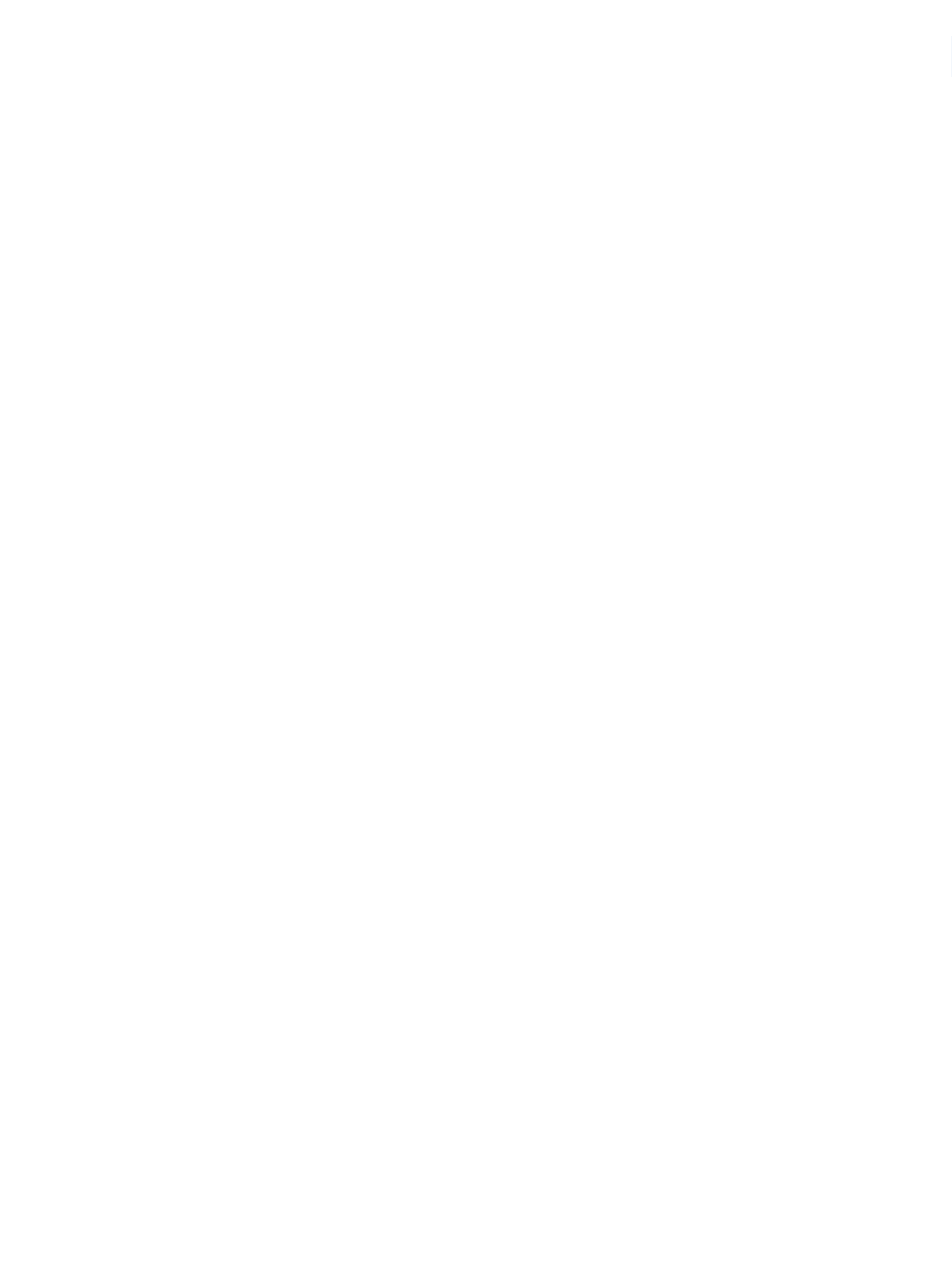# **Guideline for the identification and management of swallowing difficulties in adults with learning disability**

David Wright', Nick Beavon<sup>2</sup>, David Branford<sup>3</sup>, Richard Griffith<sup>4</sup>, Celia Harding<sup>5</sup>, Tom Howseman<sup>6</sup>, Jill Rasmussen<sup>7</sup>, Balbir Sandhu<sup>8</sup>, Udi Shmueli<sup>9</sup>, Alison Smith<sup>10</sup>, Andrew White<sup>11</sup>

*1 Professor of Pharmacy Practice, University of East Anglia; 2 Chief Pharmacist, Wandsworth Clinical Commissioning Group; 3 Chief Pharmacist, Derbyshire Mental Health Services NHS Trust; 4Senior Lecturer in Health Law, Swansea University; 5 Senior Lecturer in Communication Disabilities, City University London; 6Lead General Practitioner for Commissioning of Learning Disability Services, Northampton; 7 Chair of the Royal College of General Practitioners Learning Disabilities Group; 8Assistant Director Medicines Management, Tower Hamlets Clinical Commissioning Group; 9Consultant Gastroenterologist, Northampton General Hospital NHS Trust; 10Prescribing Support Dietitian, Chiltern Clinical Commissioning Group; 11Associate Director of Medicines Management, NHS Greater Manchester*

# Introduction

Learning disability is defined as a significantly reduced ability to understand new or complex information, to learn new skills, and to cope independently.1 The disability is associated with onset before adulthood, and has a lasting effect on development. In *Valuing People*, the Department of Health estimated 210,000 people in England had severe or profound learning disabilities: 65,000 children and young people, 120,000 adults of working age, and 25,000 older people. Approximately 1.2 million adults were thought to have mild or moderate learning disabilities.<sup>1,2</sup>

Adults with learning disabilities experience a higher incidence of health problems than the general population.<sup>1,3,4</sup> The National Patient Safety Agency (NPSA) identified dysphagia, characterised by either difficulty initiating a swallow (oropharyngeal dysphagia), or a feeling that foods and/or liquids are hindered in the passage from the mouth to the stomach (oesophageal dysphagia), as a key area of risk.<sup>5,6</sup> Dysphagia, which might result from either one or a multitude of medical problems including stroke, progressive neurological conditions, and poor oral health,<sup>7</sup> can lead to malnutrition, dehydration, impaired quality of life, aspiration, choking, and death.7

The incidence of dysphagia in acute care has been reported to be 33%, and studies have shown that 30–40% of patients in nursing homes have swallowing disturbances.6 Although the prevalence of dysphagia increases with age, $8-10$  no reliable data exist for adults with learning disabilities, with figures ranging from 36% based on general speech and language therapy caseloads, to 73% based on inpatient populations.<sup>11</sup> Swallowing difficulties not only have a detrimental effect on the quality of life of adults with learning disabilities, but are associated with large financial burden on the NHS, and can pose serious risks to the patient if it is not managed appropriately.<sup>12</sup>

Although there is a plethora of information surrounding swallowing difficulties, an overview of the management is currently unavailable, particularly in adults with learning disability. The aim of this guideline is to encourage optimal practice by summarising the best information available on the diagnosis and management of patients with learning disability and swallowing difficulties. An overview of the legal duties and implications of caring for adults with learning disability and swallowing difficulties is also provided.

### Swallowing phases and dysphagia

Speech and language therapists (SLTs) specialising in the evaluation and management of dysphagia refer to the normal phases of swallow, i.e. oral preparatory phase, oral phase, pharyngeal phase, and oesophageal phase, in order to define the anatomical location of difficulties with eating and drinking. Some research suggests that dysphagia can be characterised according to the phase of swallow in which the dysfunction occurs.13,14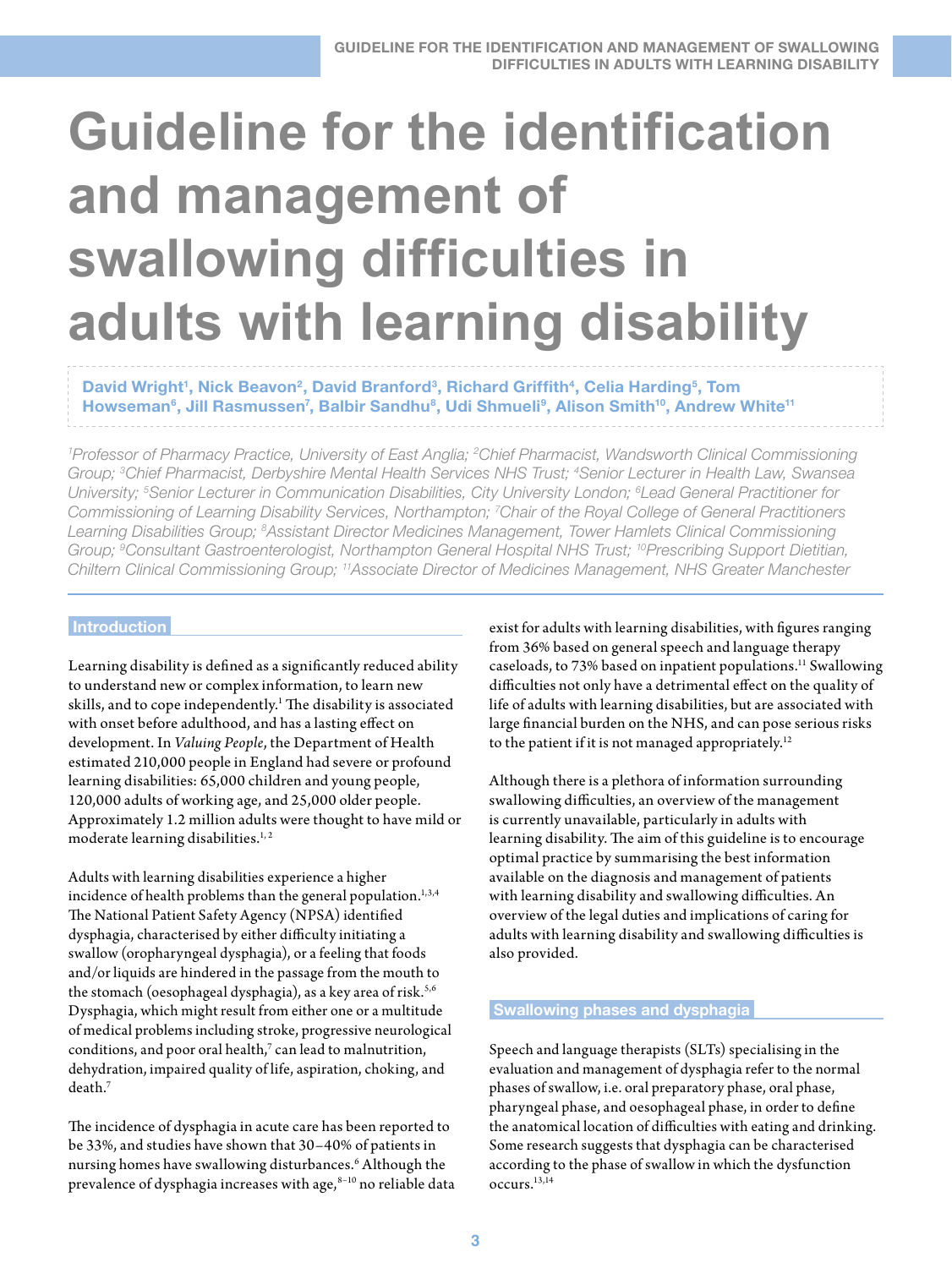Dysphagia can disrupt the normal process of feeding, eating and drinking at any or all of the phases of swallow.13,15 Pharyngeal phase dysfunction can also increase the risk of aspiration, which can result in serious and potentially fatal respiratory infection.<sup>16</sup> At the very least, failure to recognise dysphagia can result in impaired nutrition and poorer quality of life.

Adults with learning disabilities are at greater risk of feeding, eating, and drinking difficulties than healthy individuals.<sup>17</sup> Identifying which phases of the swallow are affected can help the development of management strategies to maximise safety and minimise risk during feeding.<sup>17</sup>

#### Classification and causes of dysphagia

Dysphagia is classified into two major types: oropharyngeal dysphagia and oesophageal dysphagia. Although both types of dysphagia can occur together, most health professionals find it useful to consider their identification separately. Table 1, p.5 summarises the key characteristics of oropharyngeal and oesophageal dysphagia.

The causes of oropharyngeal dysphagia can be classified as mechanical and obstructive, or neuromuscular. Oropharyngeal dysphagia may also be caused by factors such as xerostomia, oral ulcers, and poor dentition. The causes of oesophageal dysphagia can be divided into mucosal, mediastinal, and neuromuscular. As a guiding principle it is helpful to identify neuromuscular causes separately from mechanical and obstructive causes. It is important to remember that side-effects of medications can contribute to, or be the main cause of, the problems.

#### Diagnosis and management of swallowing difficulties

As adults with learning disabilities may be unable to communicate effectively, it is essential to discuss their eating and drinking abilities with their carer; in addition, clinicians might observe patients during a meal in order to evaluate the risk of aspiration (see Table 2, p.5). Speech and language therapists should also conduct a thorough review of their patient's clinical history in order to identify risk factors associated with the development of swallowing difficulties (see Box 1, above and Box 2, above).<sup>18</sup> In instances where dysphagia is suspected, a more formal diagnosis should be made.

#### Treatment and management of swallowing difficulties—oropharyngeal dysphagia

In most cases, pharmacological and surgical interventions are inappropriate for managing the neurological and

#### Box 1: Factors that increase the risk of aspiration<sup>16</sup>

- › Medical disorder
- > Severe sensory feeding disorder
- Fatigue issues
- **Respiration difficulties**
- Chest condition
- Lengthy feeds
- Motor disorders
- › Medical interventions
- › Poor oxygen saturation
- **Medication**
- Postural issues
- **Birth history**
- Environmental factors
- Compliance issues
- **Blood** chemistry
- **Epilepsy**
- Variable feeding status

### Box 2: Medical conditions that predispose aspiration<sup>16</sup>

- › Asthma
- > Epilepsy
- Cardiac problems
- Degenerative conditions
- Post-traumatic incidents
- Neurological disorders
- Craniofacial abnormalities
- Gastroenterological difficulties

neuromuscular aetiologies of oropharyngeal dysphagia. However, other management strategies have proved invaluable. These include:

### i. Modifying food consistency

Food texture is frequently modified in therapy programmes to help compensate for motor difficulties. Modified food texture can aid the manipulation of solid food in the oral cavity of patients with oral preparatory or oral phase difficulties. The British Dietetic Association recommends a hierarchy of textures according to need: fork-mashable diet, pre-mashed diet, thick puree, and thin puree.<sup>19</sup> The type of food texture required is dependent upon the oral–motor and swallowing needs of the patient, and which texture best reduces the risk of aspiration.

Thickeners can be used to reduce the risk of aspiration; they help the patient create a cohesive bolus, thus aiding oropharyngeal control and slowing transit time in the pharynx.20–22 However, supporting literature is limited and controversial. Thickeners can also alter bolus viscosity and texture, which might affect both food palatability<sup>23-27</sup> and the bioavailability of medications taken at mealtimes. Further,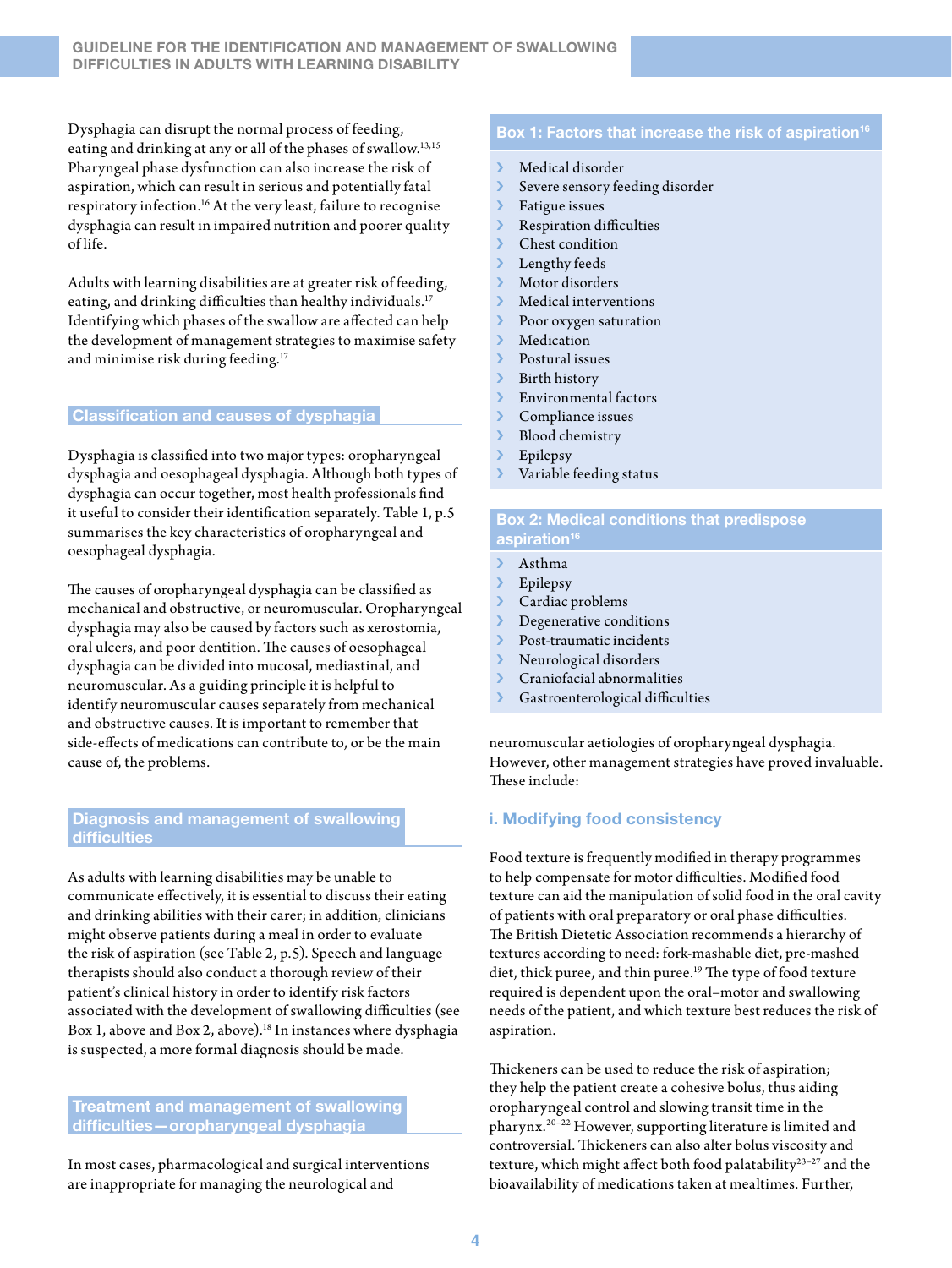| Table 1: Key characteristics of oropharyngeal and oesophageal dysphagia $^{\rm 6}$ |  |  |  |
|------------------------------------------------------------------------------------|--|--|--|
| Oesophageal dysphagia                                                              |  |  |  |
| Poor bolus formation                                                               |  |  |  |
| Absent protective reflexes                                                         |  |  |  |
| Tongue pumping                                                                     |  |  |  |
| Gurgly voice                                                                       |  |  |  |
| Wet respiration                                                                    |  |  |  |
| Nasal regurgitation                                                                |  |  |  |
| Gagging/vomiting                                                                   |  |  |  |
| Delayed initiation of swallow                                                      |  |  |  |
|                                                                                    |  |  |  |

| Table 2: Features suggesting risk of aspiration <sup>16</sup> |                                 |                                  |  |
|---------------------------------------------------------------|---------------------------------|----------------------------------|--|
| <b>Mild aspiration risk</b>                                   | <b>Moderate aspiration risk</b> | <b>Severe aspiration risk</b>    |  |
| Lengthy meals with reduced protective<br>reflexes             | Poor bolus formation            | Reduced laryngeal elevation      |  |
| Poor tongue control                                           | Absent protective reflexes      | Coughing associated with feeding |  |
| Pocketing of food                                             | Tongue pumping                  | Changes in voice quality         |  |
| Variable feeding status                                       | Gurgly voice                    | Increased respiration rate       |  |
| Immature feeding patterns                                     | Wet respiration                 | Sudden change in colour          |  |
|                                                               | Nasal regurgitation             | Change in facial expression      |  |
|                                                               | Gagging/vomiting                | Sudden sweating                  |  |
|                                                               | Delayed initiation of swallow   |                                  |  |

thickeners are often mixed incorrectly by carers and the required fluid viscosity may not be achieved.<sup>28-33</sup> Generally, patients on thickened fluids rarely meet the hydration targets necessary for good health, and still experience a high incidence of aspiration pneumonia.32–34

# ii. Postural change

Limited motor ability affects the initiation of oral–motor skills, the breathing pattern required for eating and drinking, the swallow mechanism, and effective gut motility.<sup>35</sup> Providing postural stability during mealtimes might improve oral preparatory and oral phase stability. Further, appropriate head control and whole body stability during mealtimes, particularly in the pelvis and hips, trunk, shoulder girdle, and legs, will help to reduce the risk of aspiration.35,36

Adults with acquired disorders, who have previously experienced normal eating and drinking, may use specific postural techniques that aid bolus transit through the cricopharyngeous muscle, and can reduce the risk of aspiration by improving pharyngeal opening during the

swallow.37–44 These include the Mendelsohn manoeuvre, chin tuck, super supraglottic swallow, effortful swallow, tongue hold technique, and double swallow. This strategy might not be suitable for patients with poor cognitive or communication abilities, and/or those who do not have a reference point on which to base their compensatory attempts.

# iii. Swallowing therapy and re-education

Where possible, patients should be encouraged to be independent. Independence during mealtimes can enable an adult with learning disabilities to control the speed and pace of the meal. Importantly, by setting the pace, the patient can create a bolus of food and clear the oral cavity before taking the next mouthful.45 Hand-over-hand prompting when using utensils might maximise opportunities for independent eating and drinking.

Some studies have attempted to reduce tongue thrust and have incorporated behavioural methods into mealtime interventions for children with learning disabilities.<sup>46-48</sup> Some of the methods have involved massaging the facial and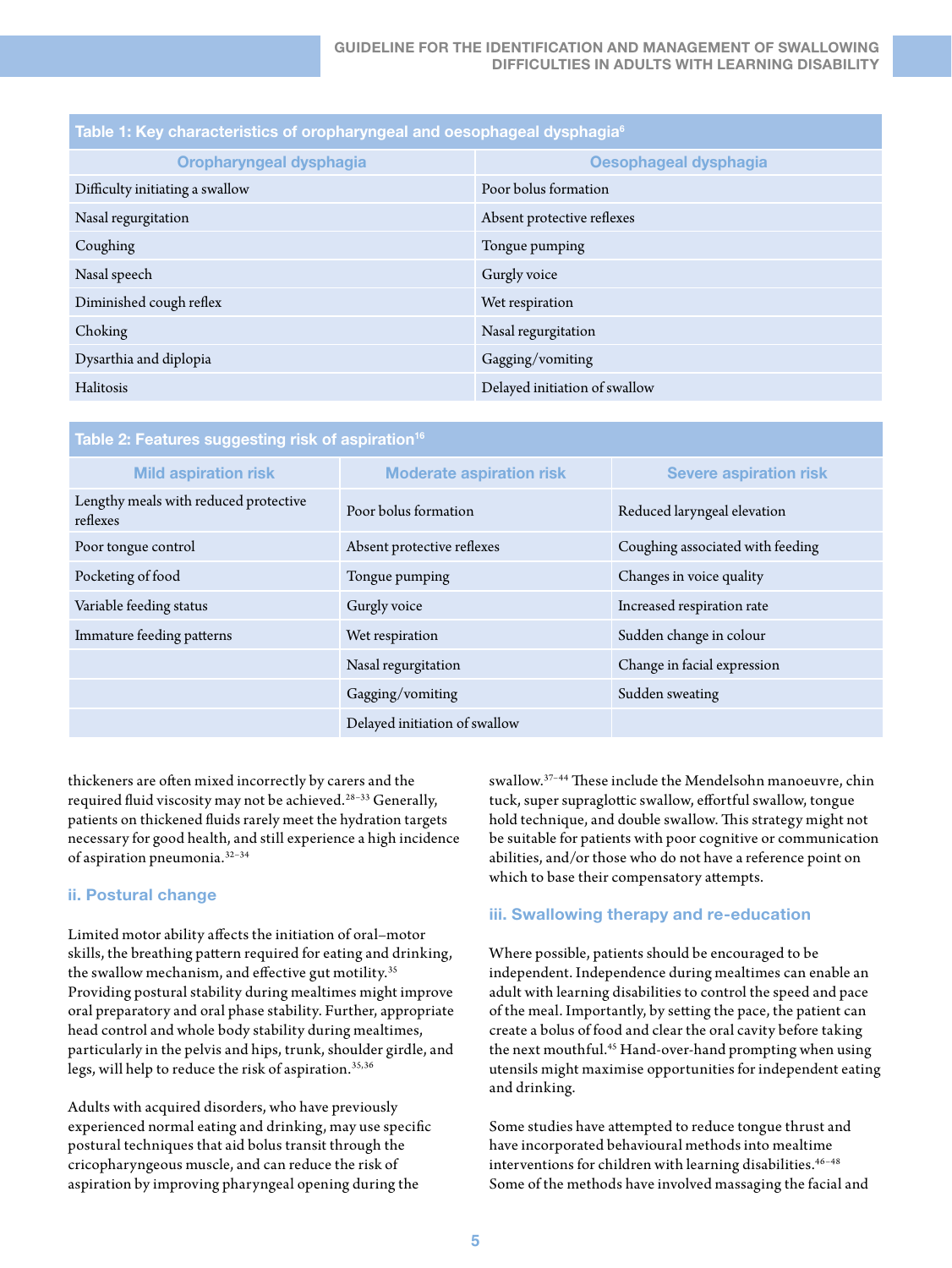| Taple of Treatment and Management options for occopinglyar apophagia    |                                                                         |  |  |
|-------------------------------------------------------------------------|-------------------------------------------------------------------------|--|--|
| <b>Conservative treatment</b>                                           | <b>Invasive treatment</b>                                               |  |  |
| Nitrates, calcium-channel blockers                                      | Serial dilations or longitudinal myotomy                                |  |  |
| Soft food, anticholinergics, calcium<br>channel blockers                | Dilation, botulinum toxin injections,<br>Heller's myotomy               |  |  |
| Anti-reflux drugs, systemic medical<br>management of scleroderma        | None                                                                    |  |  |
| Anti-reflux drugs (H <sub>2</sub> blockers, proton-<br>pump inhibitors) | Dilation, fundoplication                                                |  |  |
| Antibiotics (nystatin, acyclovir)                                       | None                                                                    |  |  |
| None                                                                    | Endoscopic or external repair in addition to<br>cricopharyngeal myotomy |  |  |
| Soft food                                                               | Dilation                                                                |  |  |
|                                                                         |                                                                         |  |  |

Table 3: Treatment and management options for oesophageal dysphagia6

oral motor muscles, both outside of and during mealtimes. However, these studies have not been repeated with adult populations and therefore need to be treated with caution.

### iv. Alternative feeding methods

Percutaneous endoscopic gastrostomy may be necessary if eating and drinking difficulties are so severe that oral feeding is not safe or if it is not possible to consume adequate nutrition orally. In these situations, oral hygiene is essential to ensure that oral residue does not build up, cause infection, or contribute to aspiration-related illnesses.<sup>49</sup>

### Treatment and management of swallowing difficulties—oesophageal dysphagia

The primary goals of treatment for oesophageal dysphagia are to reduce the impact of aspiration and to provide symptom relief. Treatment may include the use of drugs (e.g. botulinum toxin injections), surgery, and/or endoscopic therapy. Table 3 summarises the main treatment options for oesophageal dysphagia.

# Administering medications to patients with swallowing difficulties

Choosing the best method of drug delivery can improve the willingness of a patient to take their medication. Healthcare professionals need to consider the appropriateness of the selected method of delivery, patient safety, and the legality of any recommendations that are made.

# i. Appropriateness

The problem of tablet swallowing may be overcome by simple adjustments; which is important given the need to reassure this patient group. Examples include: changing the tablet from

a circular to a torpedo shape. If a patient is unable to swallow a tablet whole, chewing prior to swallowing could be considered. In some cases chewing, crushing, or dispersing a tablet can cause a previously palatable tablet to become inedible or unpleasant—patients should be asked whether the taste of the tablet is acceptable. Adults with learning disabilities might struggle to communicate this information, and so communication passports prepared by SLTs might be used.

If tablets cannot be swallowed, an alternative liquid medicine or route of administration (such as patches, orodispersibles, or suppositories) should be considered. Licensed liquid medicines are not the same as crushed or dispersed tablets as they are designed to be palatable to the patient and have an even drug distribution, ensuring that the patient receives the full measured dose.<sup>50</sup> Unlike thin fluids or tablets dispersed in water, liquid medicines are designed to cohere during the swallow and, therefore, minimise the risk of aspiration in patients who have difficulties with coordinating closure of the glottis during the pharyngeal phase. Thickeners should be used with caution as they may alter the effect of the medicine as it is administering it outside the terms of its license. Where licensed liquids are unavailable then unlicensed 'specials' might be available; N.B. licensed preparations should be considered in most clinical cases before unlicensed products.

### ii. Safety

Tablets and capsules are frequently designed to optimise how and where the drug is released into the body (e.g. gastroresistant coatings and modified-release designs) or are coated to mask the flavour (e.g. film and sugar coatings). In addition to altering the taste, crushing, dispersing or chewing tablets/ capsules before swallowing can affect how and where the drug is released into the body. The consequences of such actions should always be considered. Modified-release preparations should never be altered as the resultant dose release can increase the chance of side-effects and then provide a period of time when there is not enough in the body for it to be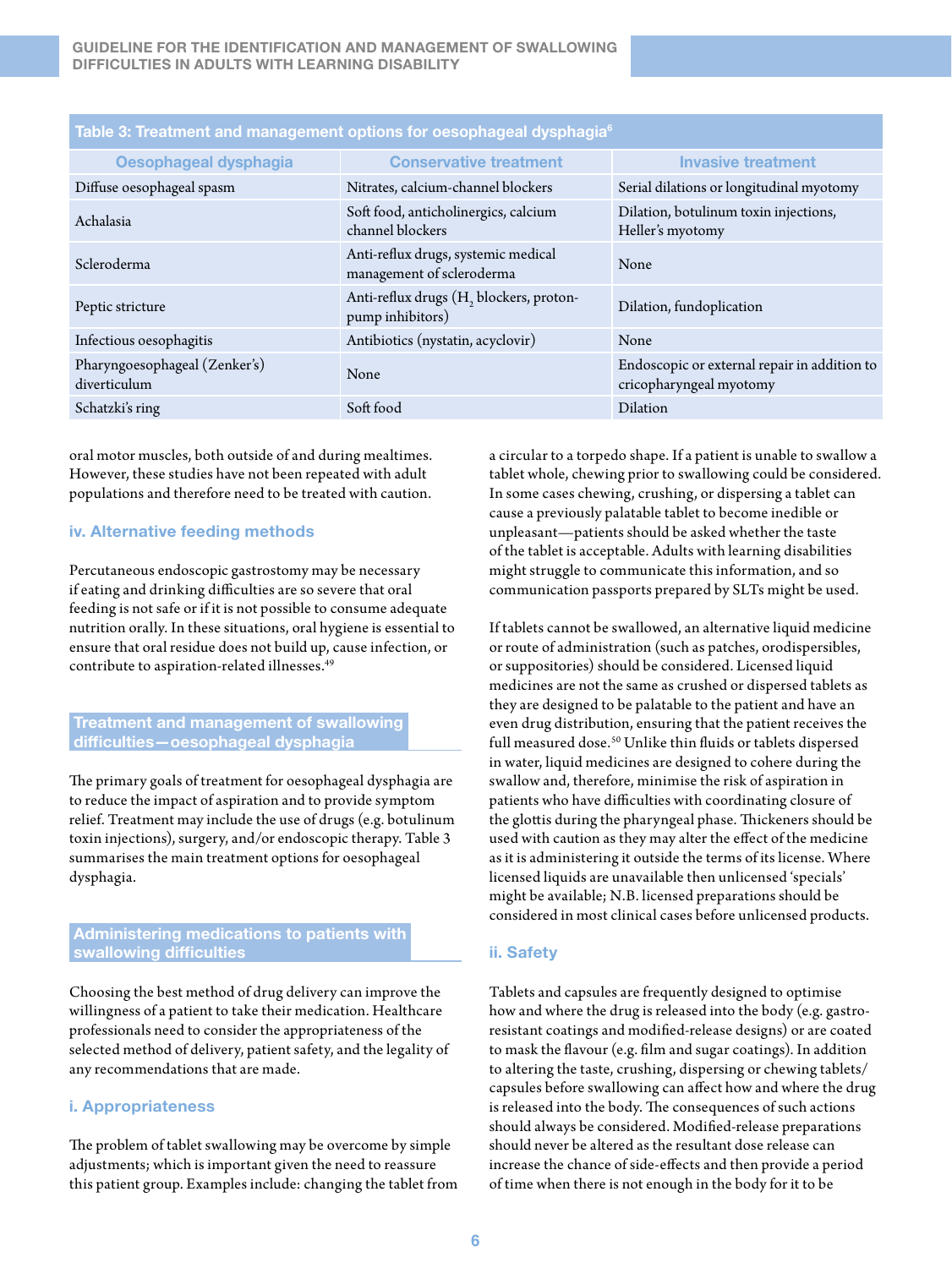effective. Many learning disability patients have difficulty in swallowing, and involuntarily grind their teeth, in these circumstances, an MR preparation is best avoided unless absolutely necessary, e.g. an alternative preparation cannot be sourced.

## iii. Legality

Oral formulations should be administered in strict accordance with the conditions of their licence, i.e. without prior tampering. The Human Medicines Regulations 2012 allow only independent prescribers to authorise unlicensed administration of medicines to patients; however, crushing, dispersing, and mixing can be undertaken by a person acting under the written instructions of an independent prescriber.<sup>51</sup> If the only option is crushing, dispersing, or compounding medication, then the independent prescriber should assume responsibility by recording their authorisation in the patient's prescription, medical, and care notes. A pharmacist should only dispense this request if satisfied that the form prescribed is suitable to be amended.

# Continual patient review

Medication review is increasingly recognised as a cornerstone of medicines management and it is of particular importance for adults with learning disabilities who are specifically protected by law. As there is no standard protocol effectiveness of a medication review can vary widely. However, these reviews should be conducted regularly and a structured review process should be created in order to improve care, reduce risk, and address compliance issues. The 'NO TEARS' tool (see Box 3, right) has particular utility as it offers a simple approach that brings consistency to the review process in this vulnerable group of patients, and has the potential to optimise treatment.<sup>52</sup>

### Involvement of carers and patients

It is essential to involve patients and their carers in care planning and management; however, non-compliance with management strategies for swallowing difficulties by both patients and their carers is common.<sup>29,31,53</sup> Patients with a learning disability may find it hard to understand the implications of their swallowing difficulties; it is, therefore, important that their carers recognise the need to follow management guidance in order to reduce the risk of aspiration.<sup>5,7</sup>

### i. Care plans

In order to adequately care for patients with swallowing difficulties, carers need to understand the implications of the condition, have received training on management strategies, and have a written management plan.5,7 Written materials

## Box 3. The NO TEARS tool<sup>52</sup>

#### **Need and indication**

- ▬ Does the patient still need the treatment and is the indication for the medication still relevant?
- **O**pen questions
	- Whilst difficult in adults with learning disabilities, open questions present an opportunity to explore compliance issues
- › **T**ests and monitoring
	- Should any tests be conducted or monitoring carried out?
- › **E**vidence and guidelines
	- Has the premise for initiating, maintaining, or stopping treatment changed?
- › **A**dverse events
	- Has the patient developed any new signs or symptoms that could be drug-related?
- **Risk reduction or prevention** 
	- ▬ Are there any other risks to consider and would current therapy affect these risks?
- › **S**implification and switches
	- Have new formulations become available that are more cost-effective?

should be used to manage swallowing difficulties in patients with a learning disability; these include eating, drinking, and swallowing care plans, and mealtime information forms.7 Management/care plans should be individualised and include advice provided by a SLT and a dietitian. The care plan should outline the patient's needs, identify plans or goals to address those needs, make clear the actions needed to achieve the goals, and evaluate the management process.<sup>54</sup> Care plans should be reviewed regularly to ensure they continue to meet the patient's needs.

# ii. Monitoring feeding

Patients who require pureed food and/or thickened fluids are likely to be at high risk of developing malnutrition and/or dehydration,<sup>15,33,55,56</sup> which can negatively affect swallowing malnutrition causes fatigue, muscle weakness, and impaired cough, while dehydration reduces the fluid content of saliva. Carers of patients who require pureed food and thickened fluids need to encourage them to eat and drink small amounts of high-energy food and fluids throughout the day.

### Referral pathway

Management of adults with learning disability and swallowing difficulties often requires referral to various specialists, including SLTs, dietitians, and gastroenterologists. Figure 1 (p.8) provides an overview of the referral process and how patients might be managed at each stage.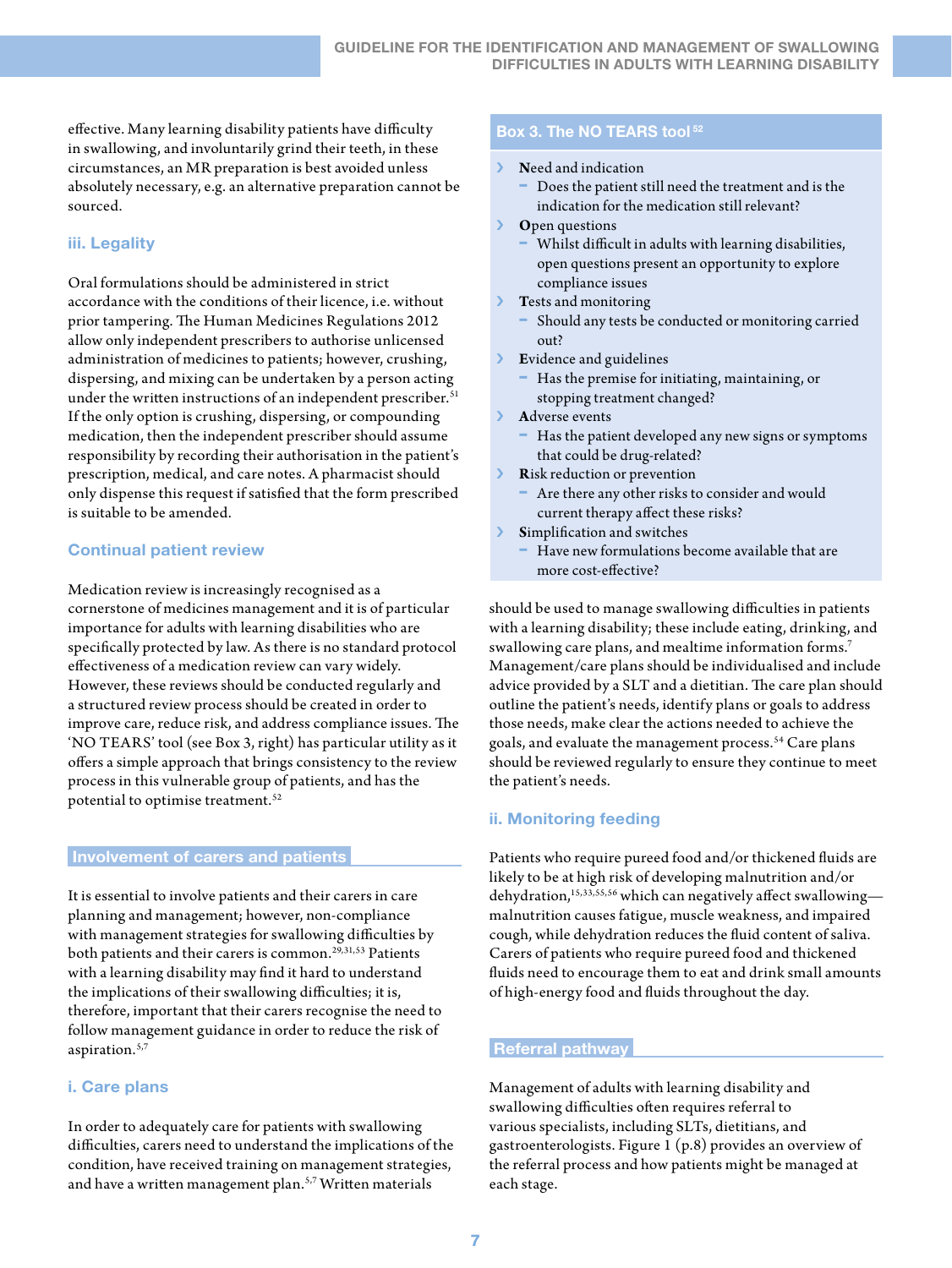## Figure 1: Referral pathway



CVA=cerebral vascular accident; 2WW=2 weeks wait; GI=gastrointestinal; SLT=speech and language therapist; CNS=central nervous system; PEG=percutaneous endoscopic gastrostomy.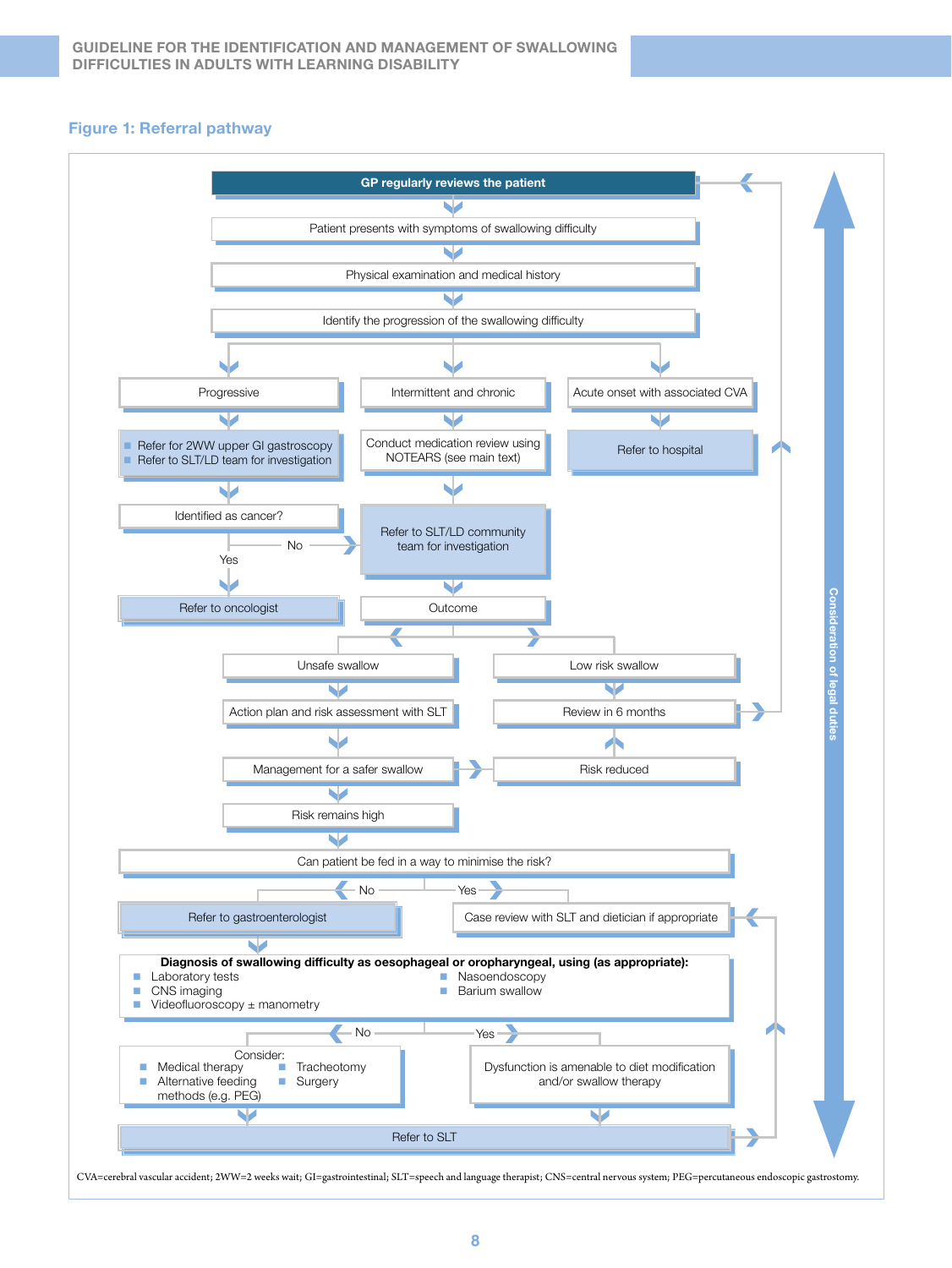## Legal considerations

In their follow-up to *Death by Indifference*, Mencap concluded that many health professionals still fail to provide adequate care and treatment to adults with learning disabilities.<sup>4</sup> Some of the main legal considerations when treating adults with learning disabilities may include:

#### i. Duty

A duty situation arises when a health or social care professional (HSCP) undertakes the care of a person with a learning disability; the HSCP is legally obliged to provide evidence-based care and treatment tailored to the individual. The duty continues until treatment is no longer clinically required, the service user refuses further treatment, or care is transferred to another HSCP. Discontinuing the medication of a person with a learning disability because of their inability to swallow tablets prescribed to meet a clinical need would be a breach of this duty of care. An HSCP who fails in their duty is accountable, and has to answer for that failure. Where such a reckless breach contributes to the death of the patient then liability in gross negligence manslaughter will arise.

#### ii. Equality Act

Discriminating against a person with a learning disability because of their disability is unlawful and is an offence under the Equality Act 2010. Where an inability to swallow is a feature of a person's learning disability, the proper assessment, identification and management of that person's swallowing difficulty should be carried out.

#### iii. Management of medicines

The Health and Social Care Act 2008 created the Care Quality Commission (CQC), which now regulates health providers and adult social care providers in England. The CQC has imposed essential standards for quality, safety, and management of medicines (see Box 4, above). Failure to comply with these guidelines can result in an HSCP receiving a warning or a fine, and may also lead to closure of a service. Additionally, the CQC will also pass on evidence of poor practice to a professional's regulator; this could lead to the investigation of an individual's fitness to practice.<sup>57</sup>

#### iv. Mental Capacity Act

Where a person with a learning disability lacks decisionmaking capacity, the Mental Capacity Act 2005 and its code of practice ensures that their rights and interests are at the centre of the decision-making process. The Mental Capacity Act 2005 assumes that an adult has the capacity to make their own decision to accept or refuse treatment. Only once a person has been judged unable to make a decision themselves under the Mental Capacity Act 2005 can another person make a decision for them in their best interests.<sup>58</sup>

### Box 4: Examples of CQC-imposed standards for the management of medicines

Medicines prescribed or administered must be appropriate and person-centred

› Disabilities of a person when prescribing and administering medicines must be considered

Prescriptions must be up-to-date, reviewed and changed as the person's needs change

› If a person develops swallowing difficulties, the route of drug administration should be reviewed

Risks should be managed through effective medicines handling, including dispensing, preparation, administration, monitoring and disposal of medicines

Procedures should be in place for giving medicines covertly in accordance with the Mental Capacity Act 2005

Where a decision-maker has been appointed (usually under a Health and Welfare Lasting Power of Attorney), HSCPs must obtain consent from that person before treatment can proceed, but can challenge a decision if they feel it is not in the best interest of the patient. Where a designated decision-maker is not appointed, the HSCP determines the best interests of the patient who lacks decision-making capacity, and must decide whether to consult an Independent Mental Capacity Advocate (IMCA) before proceeding with care and treatment. The Mental Capacity Act 2005 (Sections 37, 38, and 39) places a duty on a decision-maker to consult with an IMCA where serious treatment is to be provided by an NHS body, and/or accommodation is to be provided by an NHS body for 28 days or more, or by a local authority body for 8 weeks or more.

HSCPs who fail to meet their duty under the Mental Capacity Act 2005 will lose the protection of the Act and could face prosecution for ill-treating or wilfully neglecting a person who lacks decision-making capacity (Section 44).<sup>58</sup>

#### v. Professional liability

Undertaking the care and treatment of a person with a learning disability gives rise to duties under the common law, the statutes that govern the practitioner/service user relationship, and the professional regulator. These duties provide maximum protection for the service users; they are not mutually exclusive and can individually or collectively hold an HSCP to account.

### **Conclusions**

The authors hope that this guideline will facilitate the identification of at-risk patients and encourage optimal practice for the diagnosis and management of swallowing difficulties in adults with learning disability. Optimising the diagnosis and management of dysphagia has the potential to reduce the number of acute admissions of adults with learning disability,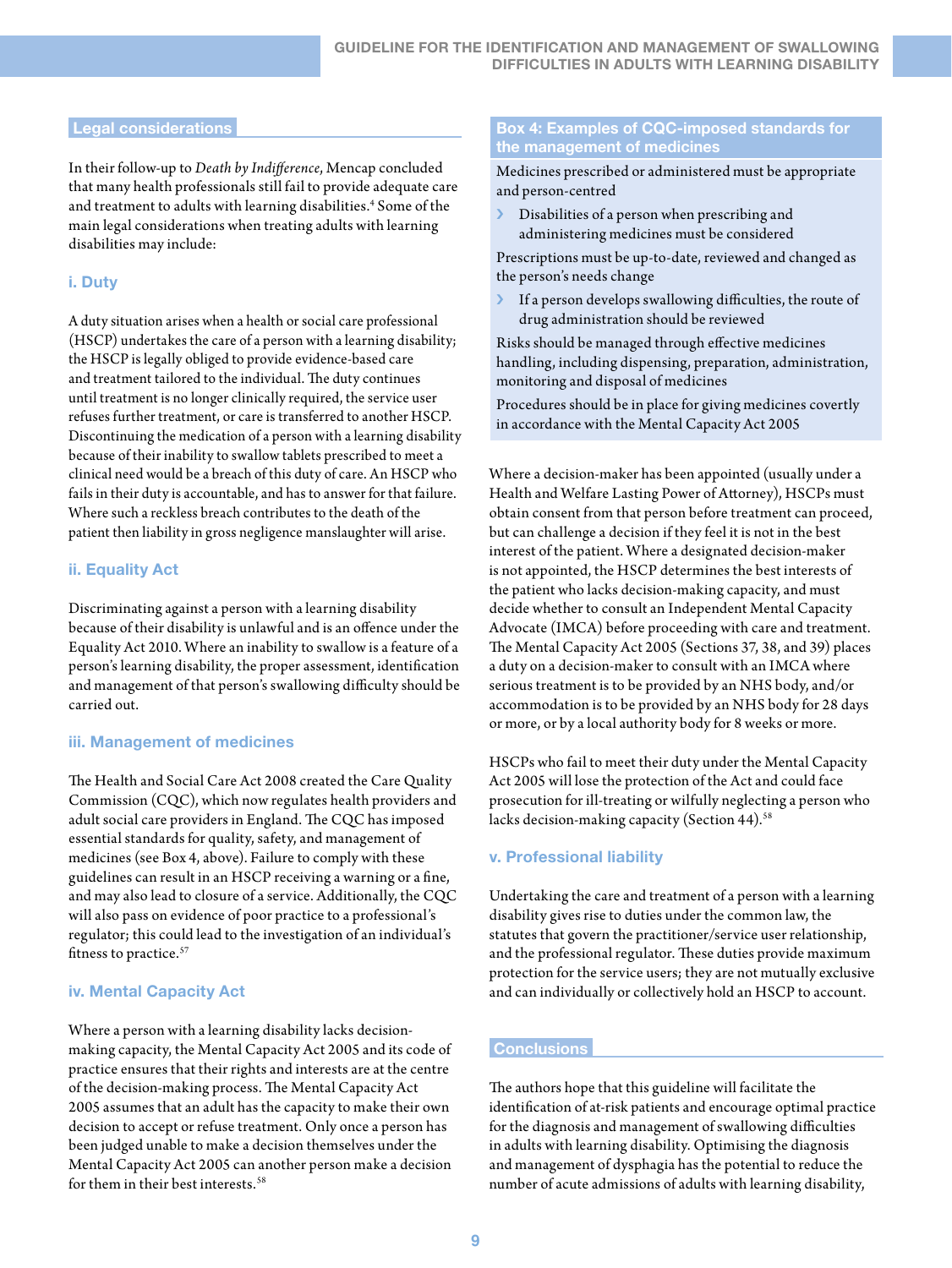thereby providing cost-savings for the NHS. The authors also hope that this guideline will help clinicians to protect adults with learning disability and swallowing difficulties, and their own professional registrations.

#### Learning action points

- Adults with learning disabilities are more likely to experience dysphagia problems than the general population and are also more likely to experience an adverse outcome
- Risks to patients and to personal professional registration are minimised by following this guidance
- Understanding the phases and classification of swallowing difficulties allows clinicians to refer and diagnose optimally
- A systematic approach to the dietary, therapeutic, medical management, and review of learning disability patients with swallowing difficulties will improve patient outcomes
- Understand the legal duties and implications of caring for adults with learning disability and swallowing difficulties

#### References

- 1. Department of Health. *Valuing people: A new strategy for learning disability for the 21st century—a white paper*. London: Department of Health, 2001.
- 2. Emerson E, Hatton C. *People with learning disabilities in England*. Lancaster: Centre for Disability Research, 2008.
- quality 3. RCSLT's guidance on best practice in service organisation and *provision*. 3rd ed. London: Royal College of Speech and Language Therapists, 2006.
- 4. Mencap. *Death by indifference: 74 deaths and counting. A progress report 5 years on*. London: Mencap, 2012.
- 5. National Patient Safety Agency. *Learning disabilities dysphagia protocol for general practitioners*. National Patient Safety Agency, 2007.
- 6. World Gastroenterology Organisation. *World gastroenterology organisation practice guidelines: Dysphagia*. World Gastroenterology Organisation, 2007.
- 7. National Patient Safety Agency. *Problems swallowing?* National Patient
- Safety Agency, 2007. 8. Bloem B, Lagaay A, van Beek W et al. Prevalence of subjective dysphagia
- in community residents aged over 87. *BMJ* 1990; **300** (6726): 721–722. 9. Lindgren S and Janzon L. Prevalence of swallowing complaints and clinical findings among 50–79-year-old men and women in an urban population. *Dysphagia* 1991; **6** (4): 187–192.
- 10. Siebens H, Trupe E, Siebens A et al. Correlates and consequences of eating dependency in institutionalized elderly. *J Am Geriatr Soc* 1986; **34**: 192–198.
- 11. Leslie P, Crawford H, Wilkinson H. People with a learning disability and dysphagia: A cinderella population? *Dysphagia* 2009; **24** (1): 103–104. 12.Chadwick D, Jolliffe J. A descriptive investigation of dysphagia in adults
- with intellectual disabilities. *J Intellect Disabil Res* 2009; **53** (1): 29–43.
- 13. Logemann JA. *Evaluation and treatment of swallowing disorders*. San Diego : College Hill Press, 1983.
- 14. Arvedson J, Rogers B, Buck G et al. Silent aspiration prominent in children with dysphagia. *Int J Pediatr Otorhinolaryngol* 1994; **28** (2–3): 173-181.
- 15. Kennedy M, McCombie L, Dawes P et al. Nutritional support for patients with intellectual disability and nutrition/dysphagia disorders in community care. *J Intellect Disabil Res* 1997; **41** (Pt 5): 430–436.
- 16. Cichero J, Murdoch B. *Dysphagia: Foundation, theory and practice*. Chichester: Wiley and Sons, 2006.
- 17. Harding C, Wright J. Dysphagia: The challenge of managing eating and drinking difficulties in children and adults who have learning disabilities. *Tizard Learning Disability Review* 2010; **15** (1): 4–13.
- 18. van Schrojenstein Lantman-de Valk H, van den Akker M, Maaskant M et al. Prevalence and incidence of health problems in people with
- 
- intellectual disability. *J Intellect Disabil Res* 1997; **41** (Pt 1): 42–51. 19. British Dietetic Association. *Dysphagia diet food texture descriptors*. Birmingham: British Dietetic Association, 2011.
- 20. Sciortino K, Liss J, Case J et al. Effects of mechanical, cold, gustatory, and combined stimulation to the human anterior faucial pillars. *Dysphagia* 2003; **18** (1): 16–26.
- 21. Steele C, Van Lieshout PH. Influence of bolus consistency on lingual
- behaviors in sequential swallowing. *Dysphagia* 2004; **19** (3): 192–206. 22.Taniguchi H, Tsukada T, Ootaki S et al. Correspondence between food consistency and suprahyoid muscle activity, tongue pressure, and bolus transit times during the oropharyngeal phase of swallowing. *J Appl Physiol* 2008; **105** (3): 791–799.
- 23.Adeleye B, Rachal C. Comparison of the rheological properties of readyto-serve and powdered instant food-thickened beverages at different temperatures for dysphagic patients. *J Am Diet Assoc* 2007; **107** (7): 1176–1182.
- 24. Dewar R, Joyce M. Time-dependent rheology of starch thickeners and the clinical implications for dysphagia therapy. *Dysphagia* 2006; **21** (4): 264–269.<br>25. Garcia J, Chambers E 4<sup>th</sup>, Matta Z et al. Serving temperature viscosity
- measurements of nectar- and honey-thick liquids. *Dysphagia* 2008; 23  $(1): 65-75$
- 26. Lotong V, Chun E, Chambers E et al. Texture and flavour characteristics of beverages containing commercial thickening agents for dysphagia diets. *J Food Sc* 2003; **68** (4): 1537–1541.
- 27. Matta Z, Chambers E  $4<sup>th</sup>$ , Mertz Garcia J et al. Sensory characteristics of beverages prepared with commercial thickeners used for dysphagia diets. *J Am Diet Assoc* 2006; **106** (7): 1049–1054.
- 28.Chadwick D, Jolliffe J, Goldbart J. Carer knowledge of dysphagia management strategies. *Int J Lang Commun Disord* 2002; **37**: 345–357. 29. Chadwick D, Jolliffe J, Goldbart J. Adherence to eating and drinking
- guidelines for adults with intellectual disabilities and dysphagia. *Am J Ment Retard* 2003; **108** (3): 202–211.
- 30.Chadwick D, Jolliffe J, Goldbart J et al. Barriers to caregiver compliance with eating and drinking recommendations for adults with intellectual disabilities and dysphagia. *J Appl Res Intellect Disabil* 2006; **19** (2): 153–162.
- 31. Crawford H, Leslie P, Drinnan M. Compliance with dysphagia recommendations by carers of adults with intellectual impairment. *Dysphagia* 2007; **22** (4): 326–334.
- 32. Vivanti A, Campbell K, Suter M et al. Contribution of thickened drinks, food and enteral and parenteral fluids to fluid intake in hospitalised patients with dysphagia. *J Hum Nutr Diet* 2009; **22** (2): 148–155.
- 33. Whelan K. Inadequate fluid intakes in dysphagic acute stroke. *Clin Nutr* 2001; **20** (5): 423–428.
- 34. Finestone H, Foley N, Woodbury M et al. Quantifying fluid intake in dysphagic stroke patients: A preliminary comparison of oral and nonoral strategies. *Arch Phys Med Rehabil* 2001; **82** (12): 1744–1746.
- 35. Morton R, Bonas R, Fourie B et al. Videofluoroscopy in the assessment of feeding disorders of children with neurological problems. *Dev Med Child Neurol* 1993; **35** (5): 388–395.
- 36. Macie D, Arvedson J. *Pediatric swallowing & feeding: Assessment & management*. (Eds Arvedson J and Brodsky L). Albany: Singular Publishing Group, 1993.
- 37. Bulow M, Olsson R, Ekberg O. Videomanometric analysis of supraglottic swallow, effortful swallow, and chin tuck in patients with pharyngeal dysfunction. *Dysphagia* 2001; **16** (3): 190–195.
- 38. Ding R, Larson C, Logemann J et al. Surface electromyographic and electroglottographic studies in normal subjects under two swallow conditions: Normal and during the mendelsohn manuever. *Dysphagia* 2002; **17** (1): 1–12.
- 39. Ekberg O. Posture of the head and pharyngeal swallowing. *Acta Radiol Diagn (Stockh)* 1986; **27** (6): 691–696.
- 40.Ertekin C, Keskin A, Kiylioglu N et al. The effect of head and neck positions on oropharyngeal swallowing: A clinical and electrophysiologic study. *Arch Phys Med Rehabil* 2001; **82** (9): 1255–1260.
- 41. Lazarus C, Logemann J, Song C et al. Effects of voluntary maneuvers on tongue base function for swallowing. *Folia Phoniatr Logop* 2002; **54** (4): 171–176.
- 42. Lewin J, Hebert T, Putnam JJr et al. Experience with the chin tuck maneuver in postesophagectomy aspirators. *Dysphagia* 2001; **16** (3): 216–219.
- 43. Shanahan T, Logemann J, Rademaker A et al. Chin-down posture effect on aspiration in dysphagic patients. *Arch Phys Med Rehabil* 1993; **74** (7): 736–739.
- 44.Welch M, Logemann J, Rademaker A et al. Changes in pharyngeal dimensions effected by chin tuck. *Arch Phys Med Rehabil* 1993; **74** (2): 178–181.
- 45. Pinnington L, Hegarty J. Effects of consistent food presentation on oral– motor skill acquisition in children with severe neurological impairment.
- *Dysphagia* 2000; **15** (4): 213–223. 46.Christensen M, Hanson M. An investigation of the efficacy of oral myofunctional therapy as a precursor to articulation therapy for pre-first grade children. *J Speech Hear Disord* 1981; **46** (2): 160–165. 47. Harden J, Rydell C. A study of changes in swallowing habit resulting
-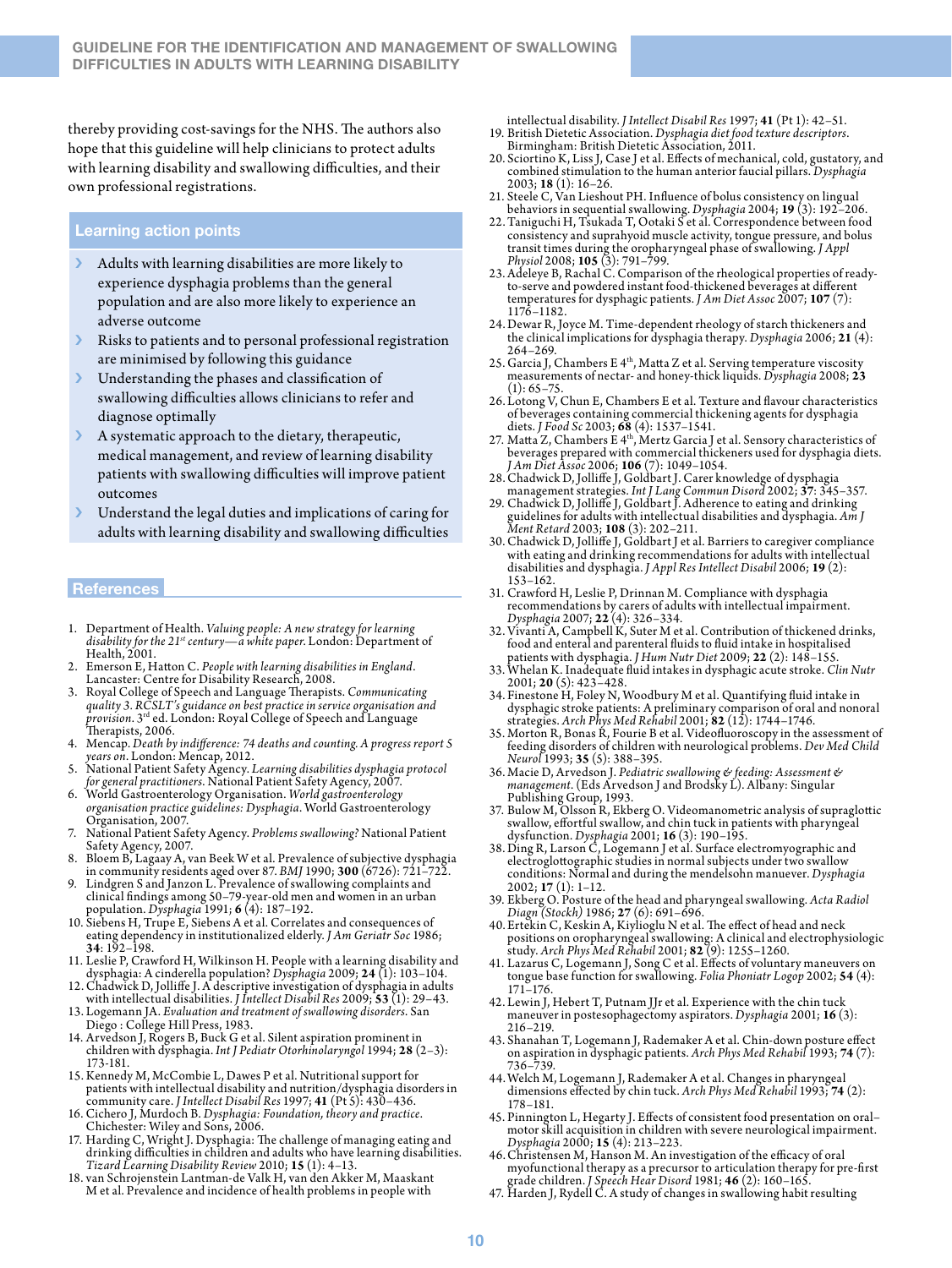from tongue thrust therapy recommended by R.H. Barrett. *Int J Orthod* 1984; **22** (2–3): 12–17.

- 48. Ganz S. Decreasing tongue thrusting and tonic bite reflex through neuromotor and sensory facilitation techniques. *Phys Occup Ther Pediatr*
- 1987; **7**: 57–75. 49. Pace C, McCullough G. The association between oral microorganisms and aspiration pneumonia in the institutionalised elderly: review and recommendations. *Dysphagia* 2010; **25** (4): 307–322.
- 50. Aulton M, Taylor K. *Pharmaceutics. The science of dosage form design.* 2nd edition. Oxford: Churchill Livingstone, 2002.
- 51. legislation.gov.uk. *The misuse of drugs (amendment no.2) (England, Wales and Scotland) regulations 2012*. Available at: www.legislation.gov.uk. Accessed July 2012.
- 52. Lewis T. *Using the NO TEARS tool for medication review*. BMJ 2004; **329**: 434.
- 53. King J, Ligman K. Patient noncompliance with swallowing recommendations: reports from speech-language pathologists. *Contemporary Issues in Communication Science and Disorders* 2011; **38**: 53–60.
- 54. Lloyd M. *A practical guide to care planning in health and social care*. Open University Press, 2010.
- 55. Ekberg O, Hamdy S, Woisard V et al. Social and psychological burden of dysphagia: Its impact on diagnosis and treatment. *Dysphagia* 2002; **17** (2): 139–146.
- 56. Wright L, Cotter D, Hickson M et al. Comparison of energy and protein intakes of older people consuming a texture modified diet with a normal hospital diet. *J Hum Nutr Diet* 2005; **18** (3): 213–219.
- 57. Legislation.gov.uk website. *The health and social care act 2008 (regulated activities) regulations 2010. No. 781*. www.legislation.gov.uk/ uksi/2010/781/pdfs/uksi\_20100781\_en.pdf (accessed July 2012).
- 58. Legislation.gov.uk website. T*he mental capacity act 2005 (independent mental capacity advocates) (general) regulations 2006*. No. 1832. www.legislation.gov.uk/uksi/2006/1832/pdfs/uksi\_20061832\_en.pdf (accessed July 2012).